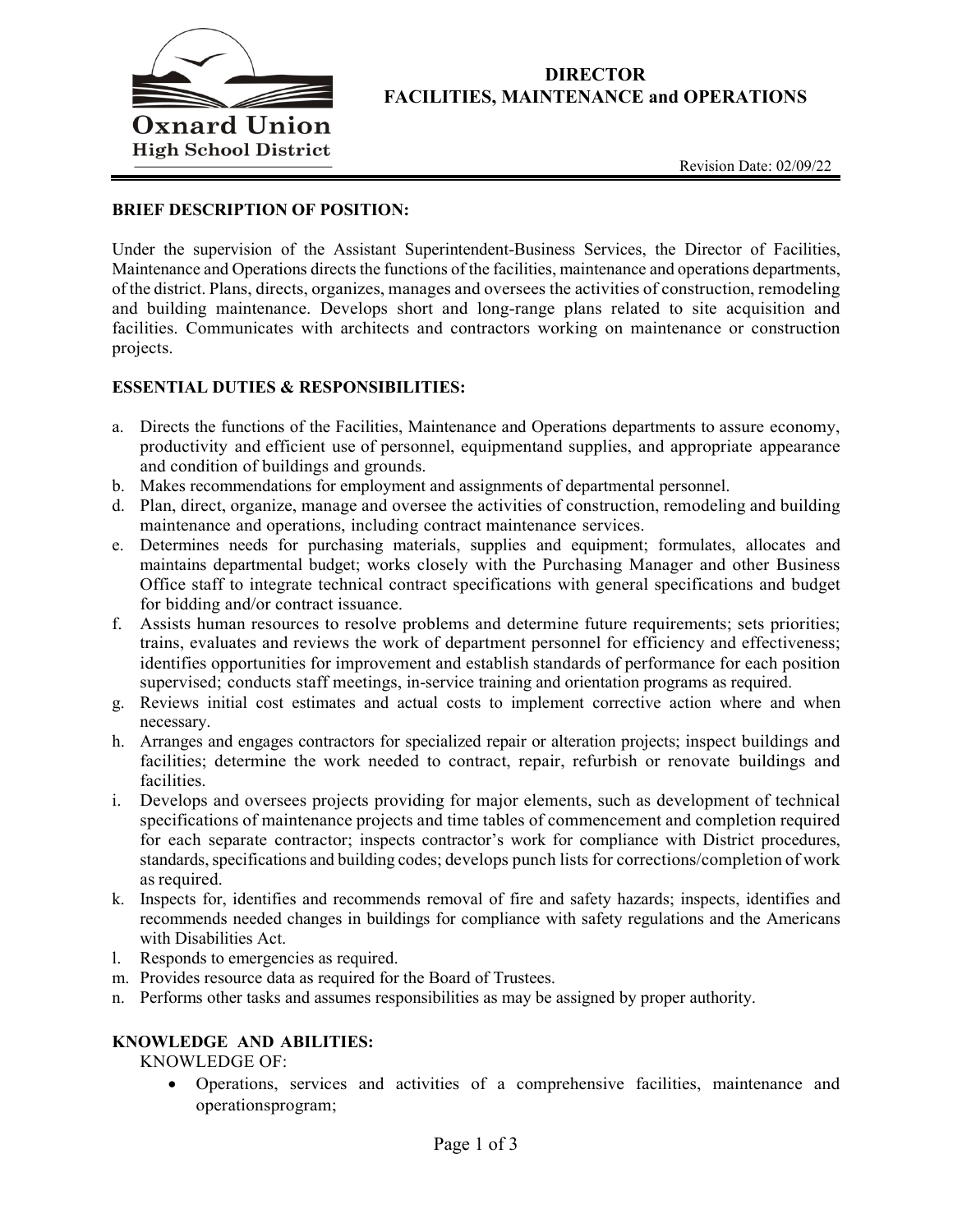- Maintenance and operations requirements for a multi-site organization;
- Basic concepts and principles of school site acquisition, architecture, planning and construction; Research techniques including planning of studies and investigations, determination of variablesand development of source data;
- Standard construction methods, terminology, materials, equipment and practices; Management skills to analyze programs, policies and operational needs;
- Current energy conservation products, technologies and cost saving strategies; Modem cleaning products and practices;
- Public Contract Code and bidding regulations;
- Contract administration and supervision of contract services; Principles and practices of program development and administration;
- Project costs analysis and budget preparation, principles and administration; Surveying, right-of-way and easement requirements;
- Standard drafting practices, procedures and conventions; Principles of supervision, training and performance evaluation;
- Modern office procedures, methods and equipment, including computers and Microsoft Office software programs;
- Safety practices and procedures including OSHA and CalOSHA regulations;
- Laws and regulations relating to the broad area of school construction and maintenance of facilities.

# ABILITY TO:

- Plan, organize, direct and coordinate the work of Facilities, Maintenance and Operations; Select, supervise, train and evaluate staff;
- Analyze problems, identify alternative solutions, project consequences of proposed actions and implement recommendations in support of goals;
- Inspect land, buildings and facilities to determine the work needed to construct, repair, refurbish or renovate them and to prevent possible hazards to students and personnel;
- Establish procedures, monitor and evaluate for efficiency and effectiveness of department services;
- Identify opportunities for improvement and direct the implementation of changes;
- Read and interpret blueprints, mechanical, electrical, civil and structural drawings, plans and sketches;
- Perform complex mathematical computations; Prepare, administer and monitor budgets;
- Prepare clear and concise administrative and financial reports and make presentations; Operate a computer and modem software to develop, direct and maintain a maintenance and operations program;
- Maintain confidentiality of information obtained during the course of work; Establish and maintain effective and cooperative working relationships with others; Plan and organize workload to meet schedules and time lines;
- Follow good health and safety principles and practices.

# **EDUCATION:**

A bachelor's degree in planning, public administration, engineering, architecture, business administration, related field, or project management experience.

# **EXPERIENCE:**

Five years of increasingly responsible experience in the construction, maintenance and operations and repair of buildings of a school district, municipality or industrial plant including at least three years of supervisory experience involving school and school district maintenance, operations and construction, or five (5) years experience in a similar position.